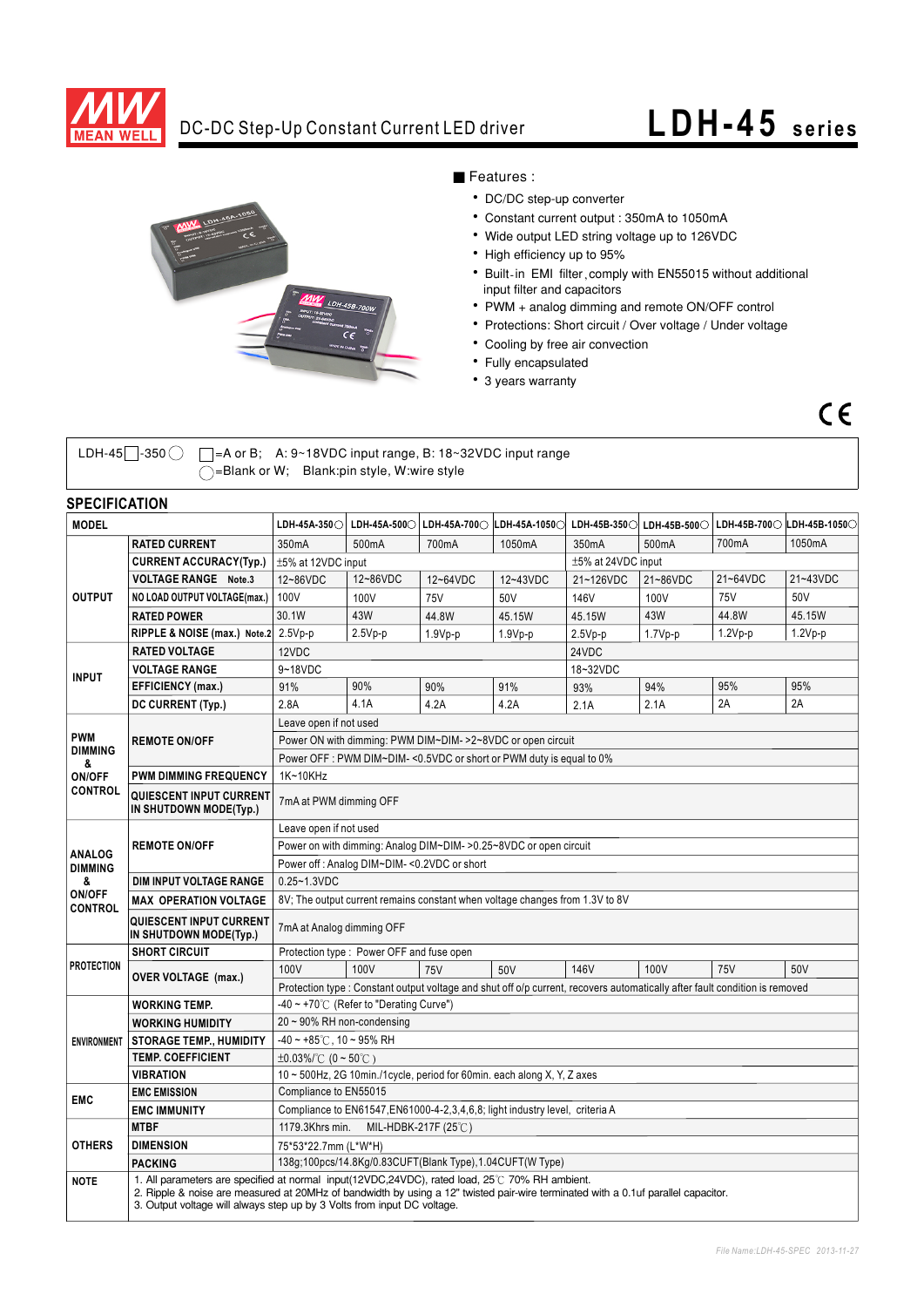

# **LDH-45** series



*File Name:LDH-45-SPEC 2013-11-27*

18 (A type)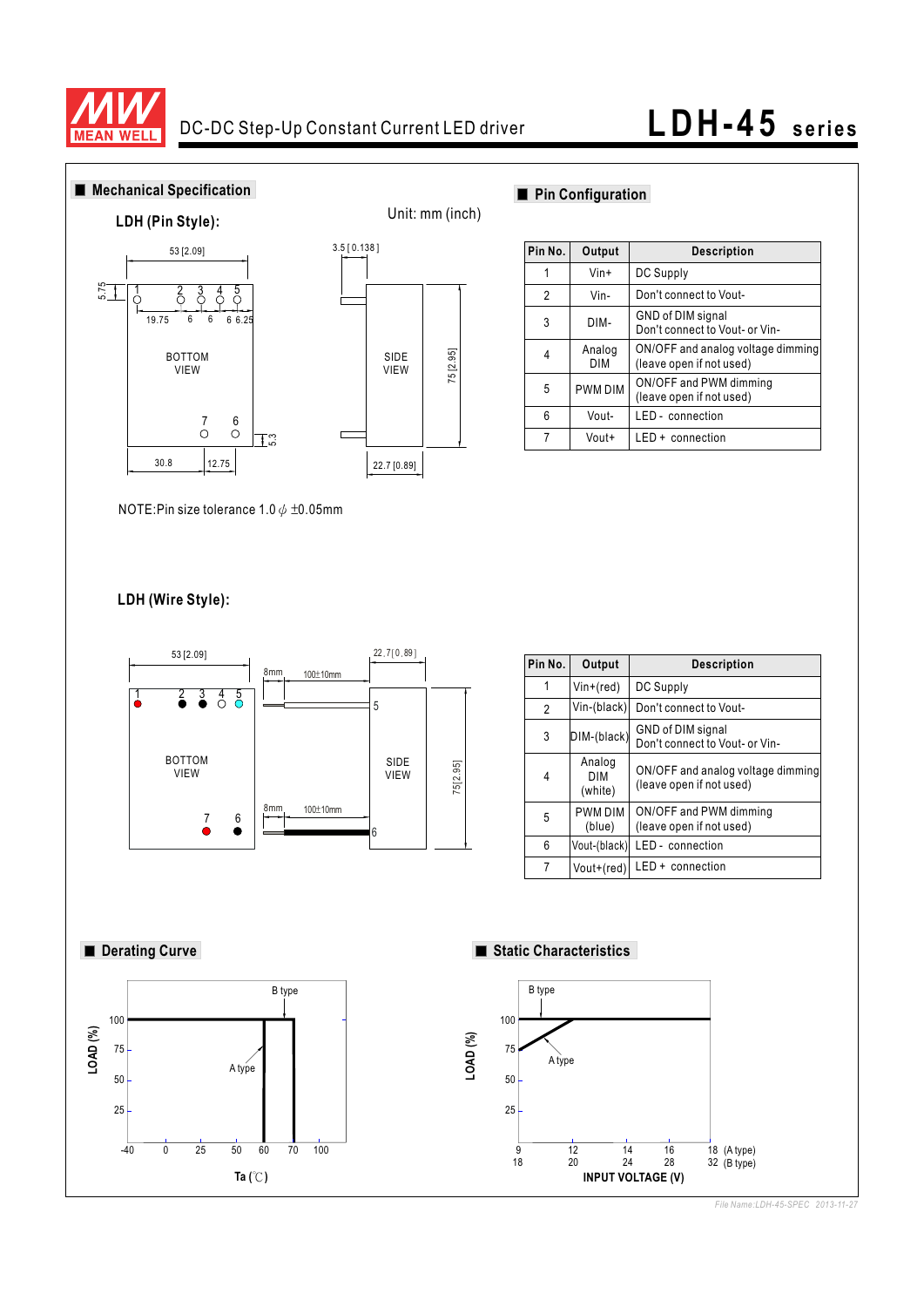

## **LDH-45** series

#### **Standard Application**

#### **Operation without dimming:**

Io operates at rated current without dimming function when the pins of analog DIM and PWM DIM keep open



#### **PWM Dimming Control:**

Io adjustment by PWM Signal



During PWM dimming operation, Io will change with the PWM duty (PWM Signal: 1K~10KHz)



#### **Analog Dimming Control:**

Io adjustment by DC voltage